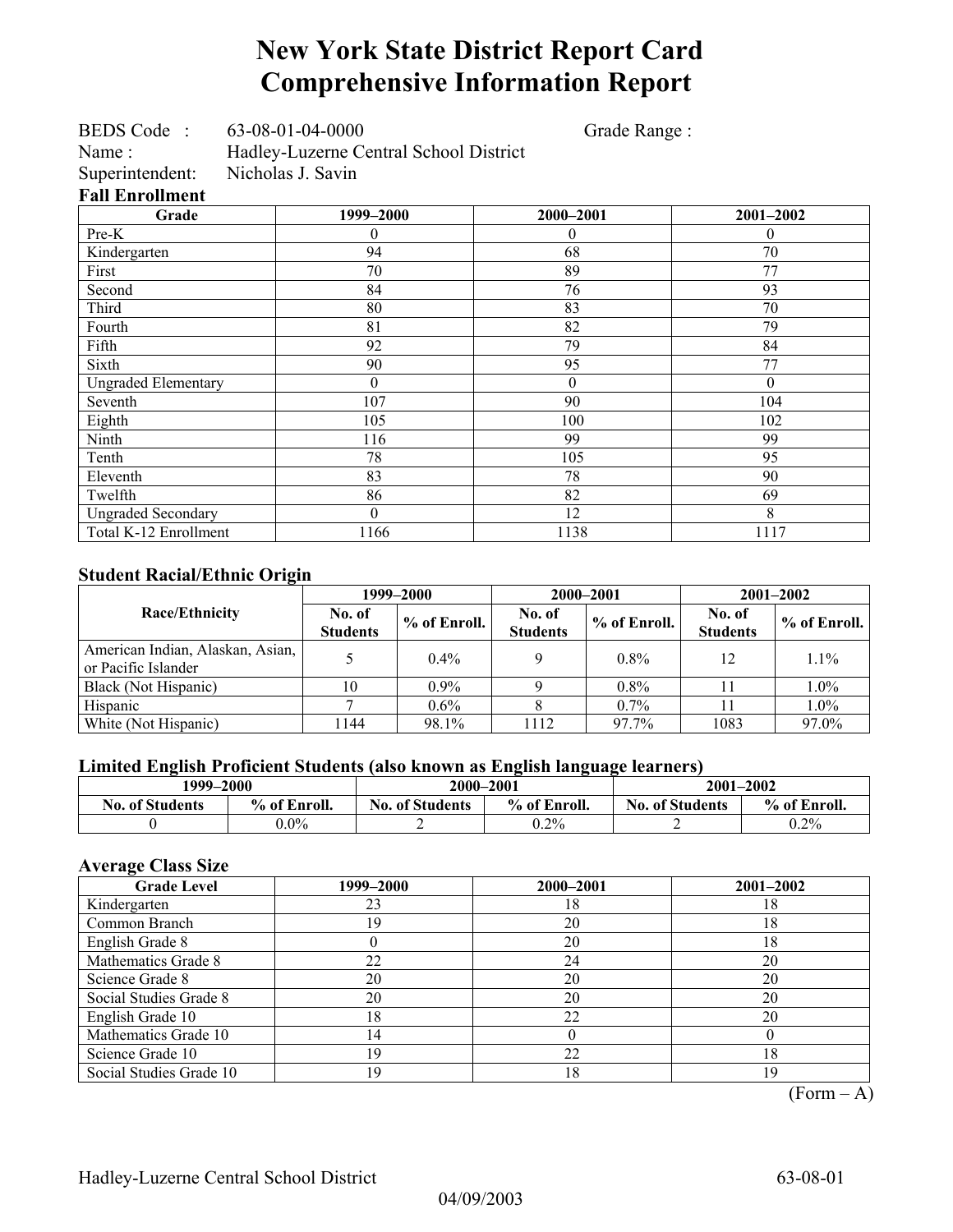#### **District Need to Resource Capacity Category**

| <b>N/RC Category</b> | <b>Description</b>                                                     |
|----------------------|------------------------------------------------------------------------|
|                      | This is a rural school district with high student needs in relation to |
|                      | district resource capacity.                                            |

#### **Similar School Group and Description**

| <b>Similar School Group</b> | <b>Description</b> |
|-----------------------------|--------------------|
| NA                          | <b>NA</b>          |

All schools within the same N/RC category are divided into three similar school groups defined by the percentage of students in the school who are eligible for the free-lunch program and/or who are limited English proficient (also known as English language learners).

#### **Attendance and Suspension**

|                               | 1998–1999       |         | 1999–2000       |         | 2000-2001       |         |
|-------------------------------|-----------------|---------|-----------------|---------|-----------------|---------|
|                               | No. of          | $%$ of  | No. of          | $%$ of  | No. of          | $%$ of  |
|                               | <b>Students</b> | Enroll. | <b>Students</b> | Enroll. | <b>Students</b> | Enroll. |
| <b>Annual Attendance Rate</b> |                 | 94.4%   |                 | 94.3%   |                 | 94.2%   |
| <b>Student Suspensions</b>    | 24              | 2.1%    | 1 Q             | $.6\%$  | ل کے            | $2.0\%$ |

### **Student Socioeconomic and Stability Indicators**

### **(Percent of Enrollment)**

|                          | 1999–2000 | 2000–2001 | $2001 - 2002$ |
|--------------------------|-----------|-----------|---------------|
| <b>Free Lunch</b>        | $25.0\%$  | 23.8%     | 21.3%         |
| <b>Reduced Lunch</b>     | $6.4\%$   | $6.1\%$   | $7.2\%$       |
| <b>Public Assistance</b> | NA        | NA        | NA            |
| <b>Student Stability</b> | NA        | NA        | NΑ            |

#### **Staff Counts**

| Staff                                 | $2001 - 2002$ |  |  |  |  |  |
|---------------------------------------|---------------|--|--|--|--|--|
| <b>Total Teachers</b>                 | 103           |  |  |  |  |  |
| <b>Total Other Professional Staff</b> |               |  |  |  |  |  |
| <b>Total Paraprofessionals</b>        | 33            |  |  |  |  |  |
| Teaching out of Certification*        |               |  |  |  |  |  |
| Teachers with Temporary Licenses      |               |  |  |  |  |  |
|                                       |               |  |  |  |  |  |

\*Teaching out of certification more than on an incidental basis. Teachers with temporary licenses are also counted as teaching out of certification.

 $(Form - B)$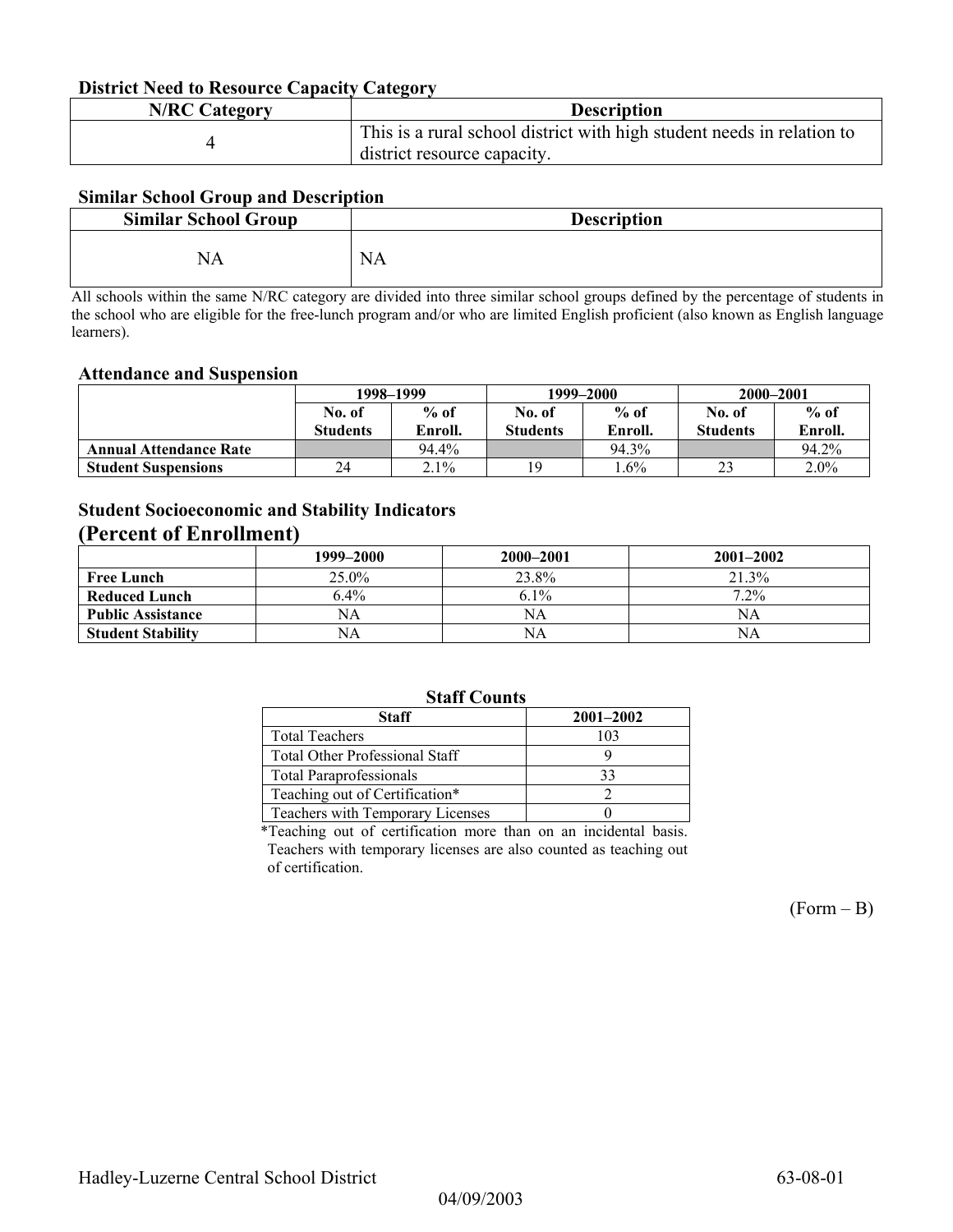## **High School Graduates and Noncompleters**

|                               | 1999–2000             |                                   |                                                    | 2000-2001             |                                   |                                                    | $2001 - 2002$  |                                   |                                                    |
|-------------------------------|-----------------------|-----------------------------------|----------------------------------------------------|-----------------------|-----------------------------------|----------------------------------------------------|----------------|-----------------------------------|----------------------------------------------------|
|                               | <b>Total</b><br>Grads | <b>Regents</b><br><b>Diplomas</b> | $\frac{6}{9}$<br><b>Regents</b><br><b>Diplomas</b> | <b>Total</b><br>Grads | <b>Regents</b><br><b>Diplomas</b> | $\frac{0}{0}$<br><b>Regents</b><br><b>Diplomas</b> | Total<br>Grads | <b>Regents</b><br><b>Diplomas</b> | $\frac{6}{6}$<br><b>Regents</b><br><b>Diplomas</b> |
| General<br>Education          | 72                    | 34                                | 47%                                                | 69                    | 35                                | 51%                                                | 54             | 27                                | 50%                                                |
| Students with<br>Disabilities | 8                     |                                   | 12%                                                | 4                     | $\theta$                          | $0\%$                                              |                |                                   | $0\%$                                              |
| All Students                  | 80                    | 35                                | 44%                                                | 73                    | 35                                | 48%                                                | 57             | 27                                | 47%                                                |

### **High School Graduates Earning Regents Diplomas\***

\*Only students awarded local diplomas (including local diplomas with Regents endorsements) are counted as high school graduates. Data reported for the 1999–2000 and 2000–2001 school years include August, January, and June graduates. Data reported for the 2001–2002 school year include only January and June graduates.

#### **Distribution of 2001–2002 Graduates (All Students)**

|               | To 4-vear<br>College | To 2-vear<br>College | <b>To Other Post-</b><br>Secondary | To the Military | Emplovment | Other |
|---------------|----------------------|----------------------|------------------------------------|-----------------|------------|-------|
| <b>Number</b> | 20                   | 20                   |                                    |                 |            |       |
| Percent       | 35%                  | 35%                  | 5%                                 | 4%              | 21%        | 0%    |

#### **Number of High School Completers with Disabilities in 2001–2002**

| Graduates*<br>'a) | <b>Regents</b><br><b>Diplomas</b><br>Ъ) | <b>IEP Diplomas</b><br>or Certificates<br>c | All 2001-2002<br><b>Completers</b><br>$(a+c)$ |
|-------------------|-----------------------------------------|---------------------------------------------|-----------------------------------------------|
|                   |                                         |                                             |                                               |

\*Local Diplomas (including local diplomas with Regents endorsements)

#### **High School Noncompletion Rates**

|                     |                            |                 | 1999–2000 | 2000-2001       |         |                 | $2001 - 2002$ |  |
|---------------------|----------------------------|-----------------|-----------|-----------------|---------|-----------------|---------------|--|
|                     |                            | No. of          | $%$ of    | No. of          | $%$ of  | No. of          | $%$ of        |  |
|                     |                            | <b>Students</b> | Enroll.   | <b>Students</b> | Enroll. | <b>Students</b> | Enroll.       |  |
| General-            | Dropped Out                |                 |           |                 |         | 4               | $1.1\%$       |  |
| <b>Education</b>    | Entered GED Program*       |                 |           |                 |         | $\theta$        | $0.0\%$       |  |
| <b>Students</b>     | <b>Total Noncompleters</b> |                 |           |                 |         | 4               | $1.1\%$       |  |
| <b>Students</b>     | Dropped Out                |                 |           |                 |         |                 | $0.3\%$       |  |
| with                | Entered GED Program*       |                 |           |                 |         | $\left($        | $0.0\%$       |  |
| <b>Disabilities</b> | <b>Total Noncompleters</b> |                 |           |                 |         |                 | $0.3\%$       |  |
| All                 | Dropped Out                | 6               | $1.7\%$   | 10              | $2.7\%$ |                 | $1.4\%$       |  |
| <b>Students</b>     | Entered GED Program*       | 4               | $1.1\%$   | 11              | $2.9\%$ | 0               | $0.0\%$       |  |
|                     | <b>Total Noncompleters</b> | 10              | 2.8%      | 21              | $5.6\%$ |                 | $1.4\%$       |  |

\*The number and percentage of students who left K-12, diploma-bound systems and entered an alternative program leading to a high school equivalency diploma.

 $(Form - C)$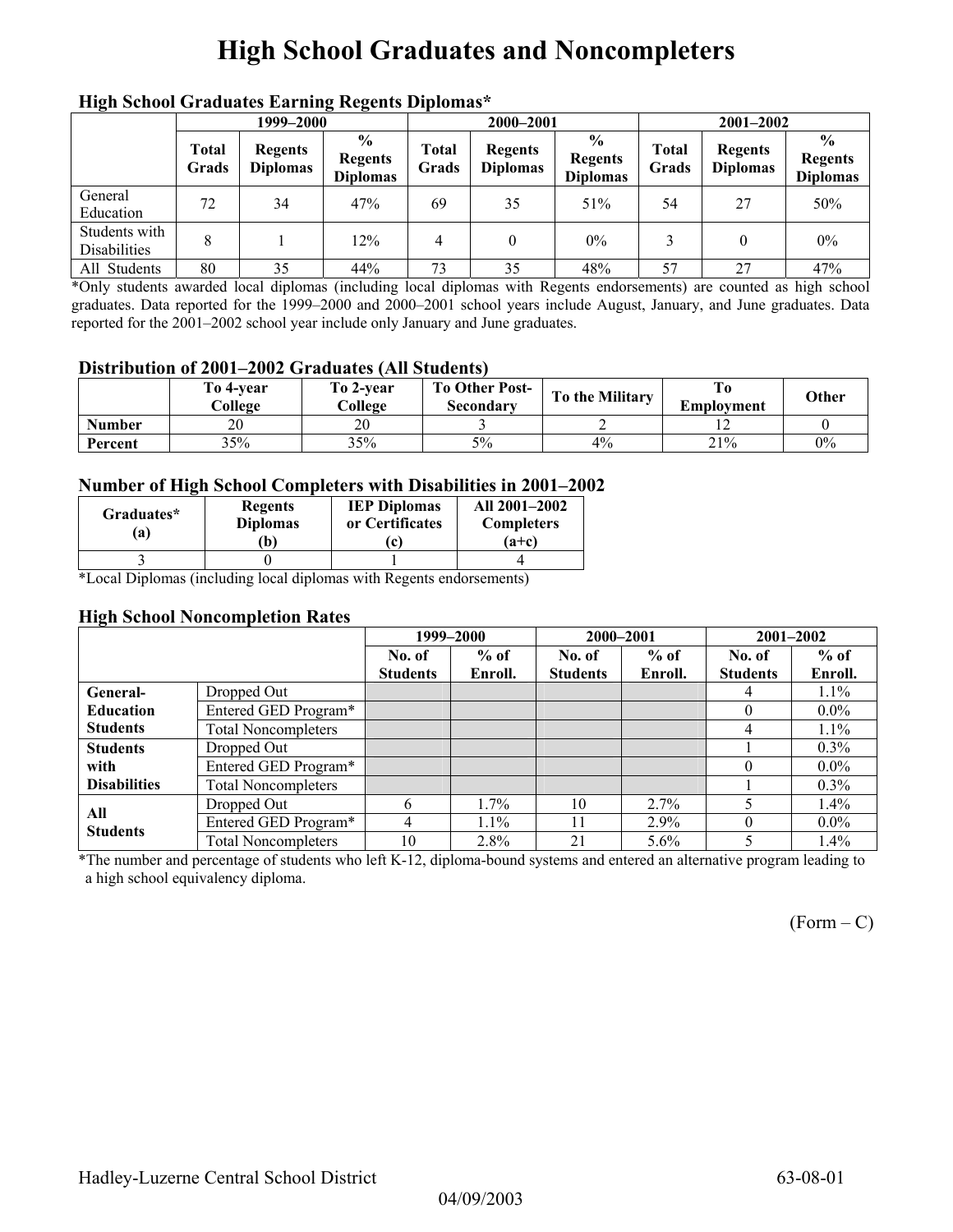# **Second Language Proficiency Examinations**

### **General-Education Students**

| <b>Test</b> | 1999–2000         |           |                   | 2000-2001 | $2001 - 2002$     |           |  |
|-------------|-------------------|-----------|-------------------|-----------|-------------------|-----------|--|
|             | <b>No. Tested</b> | % Passing | <b>No. Tested</b> | % Passing | <b>No. Tested</b> | % Passing |  |
| French      |                   | $0\%$     | 33                | 94%       |                   | 95%       |  |
| German      |                   | 0%        |                   | $0\%$     |                   | $0\%$     |  |
| Italian     |                   | 0%        |                   | 0%        |                   | $0\%$     |  |
| Latin       |                   | $0\%$     |                   | 0%        |                   | $0\%$     |  |
| Spanish     |                   | $0\%$     | 39                | 74%       | 40                | 90%       |  |

#### **Students with Disabilities**

| <b>Test</b> | 1999–2000         |           |                   | 2000-2001 | $2001 - 2002$     |           |  |
|-------------|-------------------|-----------|-------------------|-----------|-------------------|-----------|--|
|             | <b>No. Tested</b> | % Passing | <b>No. Tested</b> | % Passing | <b>No. Tested</b> | % Passing |  |
| French      |                   | $0\%$     |                   |           |                   |           |  |
| German      |                   | $0\%$     |                   | $0\%$     |                   | $0\%$     |  |
| Italian     |                   | $0\%$     |                   | $0\%$     |                   | $0\%$     |  |
| Latin       |                   | $0\%$     |                   | $0\%$     |                   | $0\%$     |  |
| Spanish     |                   | $0\%$     |                   | $0\%$     |                   |           |  |

(Form – D)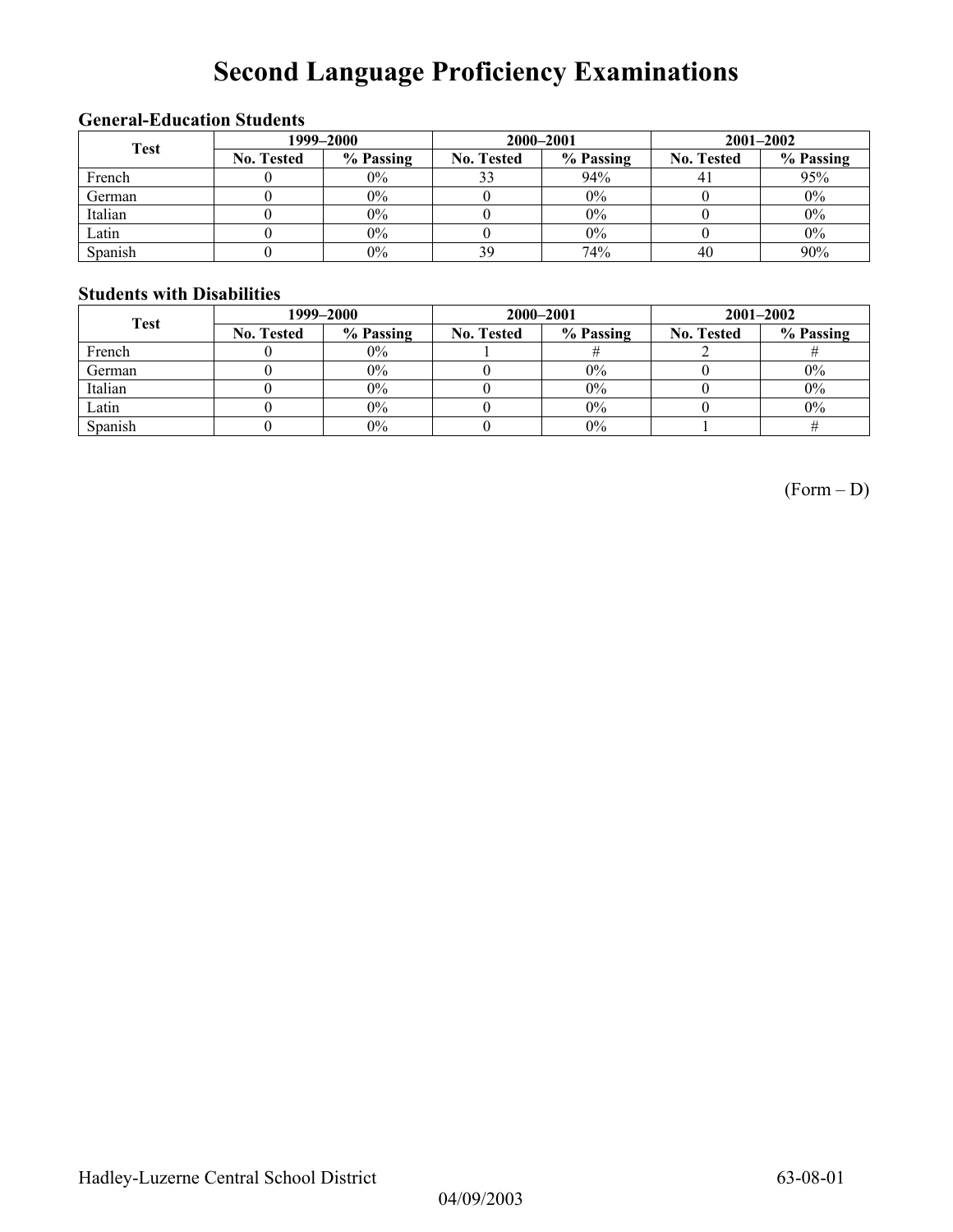# **Regents Competency Tests**

### **General-Education Students**

| <b>Test</b>       | 1999–2000         |           |                   | 2000-2001 | $2001 - 2002$     |           |  |
|-------------------|-------------------|-----------|-------------------|-----------|-------------------|-----------|--|
|                   | <b>No. Tested</b> | % Passing | <b>No. Tested</b> | % Passing | <b>No. Tested</b> | % Passing |  |
| Mathematics       |                   | 0%        |                   | $0\%$     |                   | $0\%$     |  |
| Science           | 10                | 100%      |                   | 0%        |                   | $0\%$     |  |
| Reading           |                   |           |                   | 0%        |                   | $0\%$     |  |
| Writing           |                   |           |                   | $0\%$     |                   | $0\%$     |  |
| Global Studies    |                   |           |                   |           |                   | $0\%$     |  |
| U.S. Hist & Gov't |                   | 86%       |                   |           |                   | $0\%$     |  |

#### **Students with Disabilities**

| <b>Test</b>        | 1999–2000         |           |                   | 2000-2001 | $2001 - 2002$     |           |  |
|--------------------|-------------------|-----------|-------------------|-----------|-------------------|-----------|--|
|                    | <b>No. Tested</b> | % Passing | <b>No. Tested</b> | % Passing | <b>No. Tested</b> | % Passing |  |
| <b>Mathematics</b> |                   | 82%       |                   | 86%       |                   |           |  |
| Science            |                   | 60%       |                   |           |                   |           |  |
| Reading            |                   | $0\%$     |                   | 20%       |                   |           |  |
| Writing            |                   |           |                   |           |                   |           |  |
| Global Studies     |                   |           |                   |           |                   |           |  |
| U.S. Hist & Gov't  |                   |           |                   | 0%        |                   | 0%        |  |

 $(Form - E)$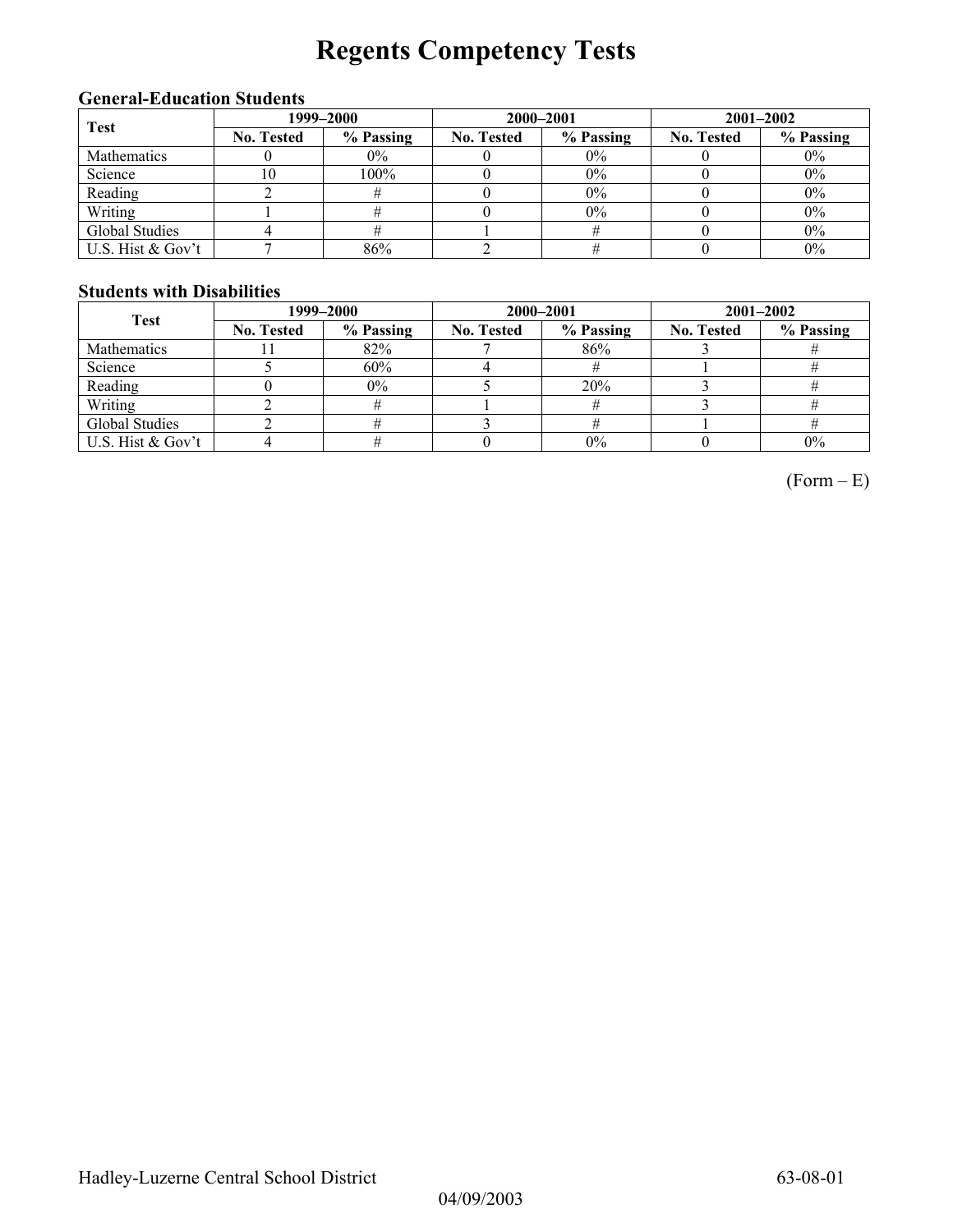|                                                                   | <b>All Students</b>                                    |                              |                  | <b>Students with Disabilities</b> |                         |                 |  |  |
|-------------------------------------------------------------------|--------------------------------------------------------|------------------------------|------------------|-----------------------------------|-------------------------|-----------------|--|--|
|                                                                   | 2000                                                   | 2001                         | 2002             | 2000                              | 2001                    | 2002            |  |  |
|                                                                   |                                                        | <b>Comprehensive English</b> |                  |                                   |                         |                 |  |  |
| Number Tested                                                     | 75                                                     | 67                           | 79               | $\overline{4}$                    | 5                       | $\overline{4}$  |  |  |
| Number Scoring 55-100                                             | 72                                                     | 63                           | $\overline{75}$  | #                                 | $\mathbf{1}$            | #               |  |  |
| Number Scoring 65-100                                             | 58                                                     | 56                           | 73               | $\#$                              | $\theta$                | $\#$            |  |  |
| Number Scoring 85-100                                             | 10                                                     | 21                           | 42               | $\overline{\#}$                   | $\overline{0}$          | $\overline{\#}$ |  |  |
| Percentage of Tested Scoring 55-100                               | 96%                                                    | 94%                          | 95%              | $\overline{\#}$                   | 20%                     | $\overline{\#}$ |  |  |
| Percentage of Tested Scoring 65-100                               | 77%                                                    | 84%                          | 92%              | $#$                               | $0\%$                   | $\overline{\#}$ |  |  |
| Percentage of Tested Scoring 85-100                               | 13%                                                    | 31%                          | 53%              | $\overline{\#}$                   | $0\%$                   | $\overline{\#}$ |  |  |
| Sequential Mathematics, Course I (last administered January 2002) |                                                        |                              |                  |                                   |                         |                 |  |  |
| Number Tested                                                     | 84                                                     | 107                          | 35               | 3                                 | 6                       | 1               |  |  |
| Number Scoring 55-100                                             | 79                                                     | 98                           | $\overline{26}$  | #                                 | $\overline{5}$          | $\overline{\#}$ |  |  |
| Number Scoring 65-100                                             | 70                                                     | 79                           | 15               | #                                 | $\overline{4}$          | $\#$            |  |  |
| Number Scoring 85-100                                             | 32                                                     | 27                           | $\overline{2}$   | #                                 | $\overline{2}$          | $\#$            |  |  |
| Percentage of Tested Scoring 55-100                               | 94%                                                    | 92%                          | 74%              | $\#$                              | 83%                     | $\#$            |  |  |
| Percentage of Tested Scoring 65-100                               | 83%                                                    | 74%                          | 43%              | $\overline{\#}$                   | 67%                     | $\#$            |  |  |
| Percentage of Tested Scoring 85-100                               | 38%                                                    | 25%                          | 6%               | #                                 | 33%                     | #               |  |  |
|                                                                   |                                                        | <b>Mathematics A</b>         |                  |                                   |                         |                 |  |  |
| Number Tested                                                     | 24                                                     | 16                           | $\,8\,$          | $\boldsymbol{0}$                  | $\boldsymbol{0}$        | 1               |  |  |
| Number Scoring 55-100                                             | 24                                                     | 12                           | $\overline{7}$   | $\boldsymbol{0}$                  | $\mathbf{0}$            | $\#$            |  |  |
| Number Scoring 65-100                                             | 17                                                     | $\overline{7}$               | $\overline{4}$   | $\overline{0}$                    | $\overline{0}$          | #               |  |  |
| Number Scoring 85-100                                             | $\overline{4}$                                         | $\overline{0}$               | $\boldsymbol{0}$ | $\boldsymbol{0}$                  | $\mathbf{0}$            | $\overline{\#}$ |  |  |
| Percentage of Tested Scoring 55-100                               | 100%                                                   | 75%                          | 88%              | $0\%$                             | $0\%$                   | $\#$            |  |  |
| Percentage of Tested Scoring 65-100                               | 71%                                                    | 44%                          | 50%              | $0\%$                             | $0\%$                   | $\#$            |  |  |
| Percentage of Tested Scoring 85-100                               | $17\frac{6}{6}$                                        | 0%                           | 0%               | 0%                                | 0%                      | $\overline{\#}$ |  |  |
|                                                                   | <b>Global Studies (last administered January 2000)</b> |                              |                  |                                   |                         |                 |  |  |
| Number Tested                                                     | 5                                                      |                              |                  | $\boldsymbol{0}$                  |                         |                 |  |  |
| Number Scoring 55-100                                             | $\overline{4}$                                         |                              |                  | $\boldsymbol{0}$                  |                         |                 |  |  |
| Number Scoring 65-100                                             | $\overline{4}$                                         |                              |                  | $\mathbf{0}$                      |                         |                 |  |  |
| Number Scoring 85-100                                             | $\overline{0}$                                         |                              |                  | $\overline{0}$                    |                         |                 |  |  |
| Percentage of Tested Scoring 55-100                               | 80%                                                    |                              |                  | 0%                                |                         |                 |  |  |
| Percentage of Tested Scoring 65-100                               | 80%                                                    |                              |                  | $0\%$                             |                         |                 |  |  |
| Percentage of Tested Scoring 85-100                               | 0%                                                     |                              |                  | 0%                                |                         |                 |  |  |
| Global History and Geography (first administered June 2000)       |                                                        |                              |                  |                                   |                         |                 |  |  |
| Number Tested                                                     | 75                                                     | 95                           | 83               | 6                                 | 5                       | 6               |  |  |
| Number Scoring 55-100                                             | 72                                                     | 92                           | $\overline{82}$  | 6                                 | $\overline{\mathbf{3}}$ | 6               |  |  |
| Number Scoring 65-100                                             | $\overline{60}$                                        | 83                           | 73               | $\overline{\mathbf{3}}$           | $\overline{2}$          | 5               |  |  |
| Number Scoring 85-100                                             | $\overline{16}$                                        | $\overline{32}$              | $\overline{14}$  | $\mathbf{0}$                      | $\overline{0}$          | $\overline{0}$  |  |  |
| Percentage of Tested Scoring 55-100                               | 96%                                                    | 97%                          | 99%              | 100%                              | 60%                     | 100%            |  |  |
| Percentage of Tested Scoring 65-100                               | 80%                                                    | 87%                          | 88%              | 50%                               | 40%                     | 83%             |  |  |
| Percentage of Tested Scoring 85-100                               | 21%                                                    | 34%                          | 17%              | $0\%$                             | $\overline{0\%}$        | 0%              |  |  |

(Form – F)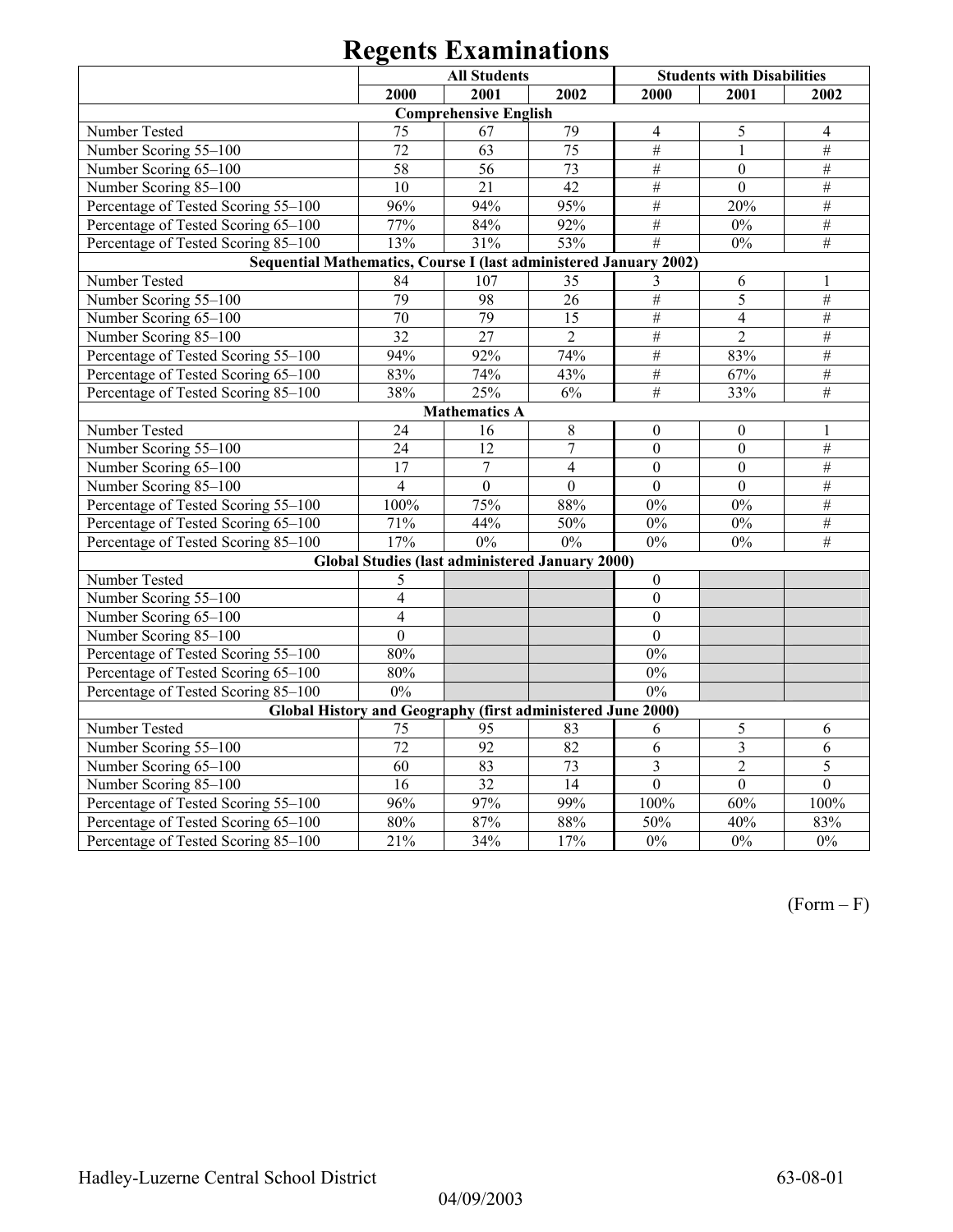|                                                               |      | <b>All Students</b>                               |                 |                 | <b>Students with Disabilities</b> |                 |
|---------------------------------------------------------------|------|---------------------------------------------------|-----------------|-----------------|-----------------------------------|-----------------|
|                                                               | 2000 | 2001                                              | 2002            | 2000            | 2001                              | 2002            |
| U.S. History and Government (last administered January 2001)  |      |                                                   |                 |                 |                                   |                 |
| Number Tested                                                 | 78   | $\mathbf{0}$                                      |                 | 2               | $\boldsymbol{0}$                  |                 |
| Number Scoring 55-100                                         | 71   | $\boldsymbol{0}$                                  |                 | #               | $\theta$                          |                 |
| Number Scoring 65-100                                         | 53   | $\boldsymbol{0}$                                  |                 | $\#$            | $\mathbf{0}$                      |                 |
| Number Scoring 85-100                                         | 15   | $\mathbf{0}$                                      |                 | #               | $\theta$                          |                 |
| Percentage of Tested Scoring 55-100                           | 91%  | 0%                                                |                 | $#$             | 0%                                |                 |
| Percentage of Tested Scoring 65-100                           | 68%  | $0\%$                                             |                 | $\overline{\#}$ | $0\%$                             |                 |
| Percentage of Tested Scoring 85-100                           | 19%  | $0\%$                                             |                 | #               | $0\%$                             |                 |
| U.S. History and Government (first administered June 2001)    |      |                                                   |                 |                 |                                   |                 |
| Number Tested                                                 |      | 64                                                | 76              |                 | 5                                 | 4               |
| Number Scoring 55-100                                         |      | 62                                                | 75              |                 | 5                                 | $\#$            |
| Number Scoring 65-100                                         |      | 55                                                | 66              |                 | 5                                 | #               |
| Number Scoring 85-100                                         |      | $\overline{32}$                                   | 26              |                 | $\overline{3}$                    | #               |
| Percentage of Tested Scoring 55-100                           |      | 97%                                               | 99%             |                 | 100%                              | #               |
| Percentage of Tested Scoring 65-100                           |      | 86%                                               | 87%             |                 | 100%                              | $\overline{\#}$ |
| Percentage of Tested Scoring 85-100                           |      | 50%                                               | 34%             |                 | 60%                               | #               |
|                                                               |      | Living Environment (first administered June 2001) |                 |                 |                                   |                 |
| Number Tested                                                 |      | 89                                                | 79              |                 | $\overline{2}$                    | 7               |
| Number Scoring 55-100                                         |      | 89                                                | $\overline{78}$ |                 | $\#$                              | 6               |
| Number Scoring 65-100                                         |      | 84                                                | 78              |                 | #                                 | 6               |
| Number Scoring 85-100                                         |      | 21                                                | 23              |                 | $\#$                              |                 |
| Percentage of Tested Scoring 55-100                           |      | 100%                                              | 99%             |                 | $\#$                              | 86%             |
| Percentage of Tested Scoring 65-100                           |      | 94%                                               | 99%             |                 | $\overline{\#}$                   | 86%             |
| Percentage of Tested Scoring 85-100                           |      | 24%                                               | 29%             |                 | #                                 | 14%             |
| Physical Setting/Earth Science (first administered June 2001) |      |                                                   |                 |                 |                                   |                 |
| Number Tested                                                 |      | 68                                                | 64              |                 | $\boldsymbol{2}$                  | $\overline{c}$  |
| Number Scoring 55-100                                         |      | 68                                                | 64              |                 | $\#$                              | $\#$            |
| Number Scoring 65-100                                         |      | 65                                                | 62              |                 | $\overline{\#}$                   | $\overline{\#}$ |
| Number Scoring 85-100                                         |      | 32                                                | 34              |                 | $\overline{\#}$                   | $#$             |
| Percentage of Tested Scoring 55-100                           |      | 100%                                              | 100%            |                 | $\#$                              | $\#$            |
| Percentage of Tested Scoring 65-100                           |      | 96%                                               | 97%             |                 | $\#$                              | #               |
| Percentage of Tested Scoring 85-100                           |      | 47%                                               | 53%             |                 | $\overline{\#}$                   | $\overline{\#}$ |

 $(Form - G)$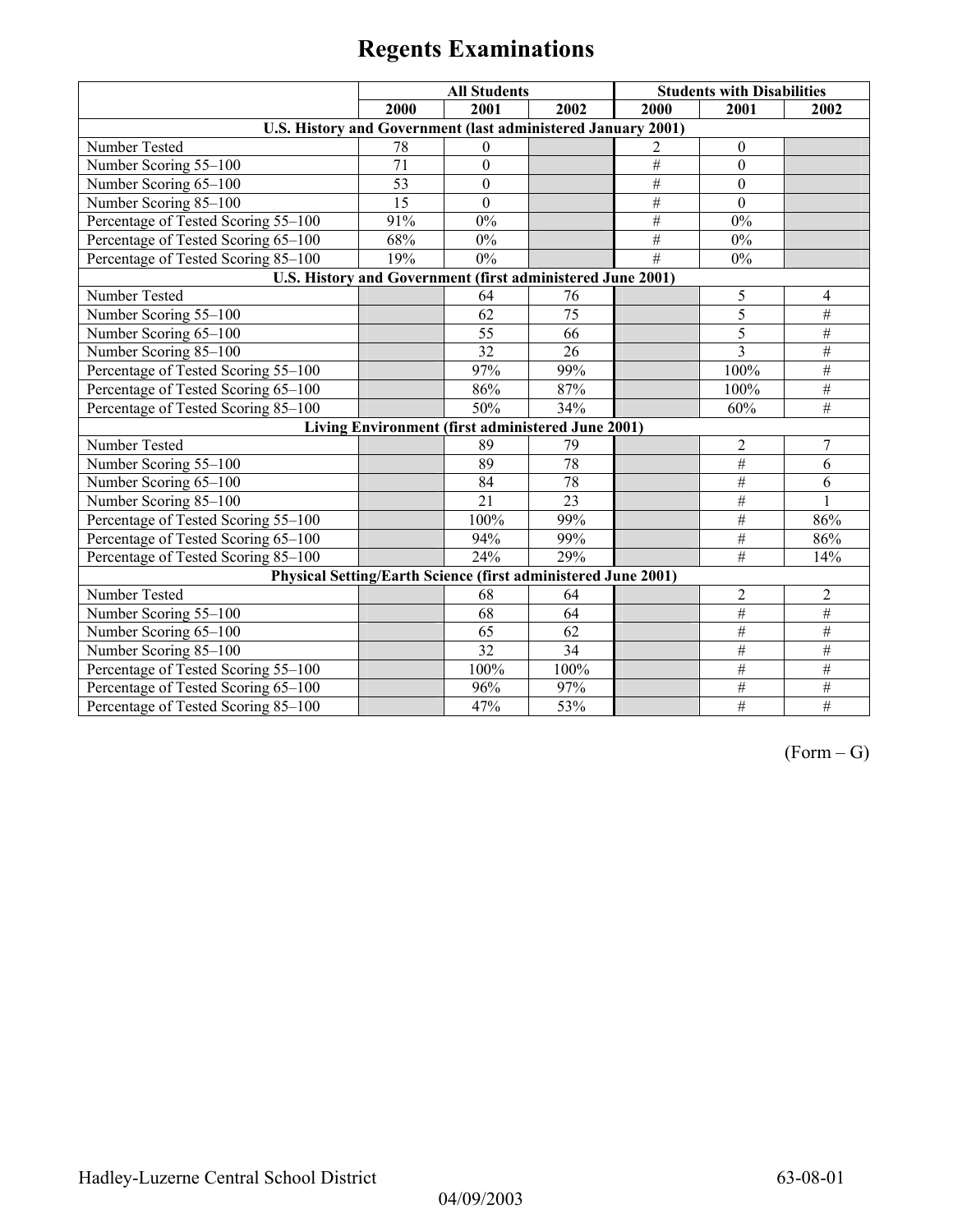## **Average Grade Enrollment**

#### **All Students**

| Year | Grade 9<br>Enrollment<br>(June) | Grade 10<br><b>Enrollment</b><br>(June) | Grade 11<br><b>Enrollment</b><br>(June) | Grade 12<br><b>Enrollment</b><br>(June) | AGE* |
|------|---------------------------------|-----------------------------------------|-----------------------------------------|-----------------------------------------|------|
| 2000 | 118                             | 80                                      | 83                                      | 84                                      |      |
| 2001 | 96                              | 100                                     | 74                                      | 77                                      | 87   |
| 2002 | 96                              | 88                                      | 83                                      | 69                                      | 84   |

\*In schools with no grade 9–12 enrollment, AGE is the grade 8 enrollment as reported through LEAP.

#### **Students with Disabilities**

| Year | Grade 9<br><b>Enrollment</b><br>(June) | <b>Grade 10</b><br><b>Enrollment</b><br>(June) | Grade 11<br><b>Enrollment</b><br>(June) | Grade 12<br><b>Enrollment</b><br>(June) | $AGE^*$ |
|------|----------------------------------------|------------------------------------------------|-----------------------------------------|-----------------------------------------|---------|
| 2000 | ΖI                                     |                                                | 10                                      | IJ                                      |         |
| 2001 |                                        |                                                |                                         |                                         |         |
| 2002 |                                        |                                                |                                         |                                         |         |

\*In schools with no grade 9–12 enrollment, AGE is the grade 8 enrollment as reported through LEAP.

(Form – H)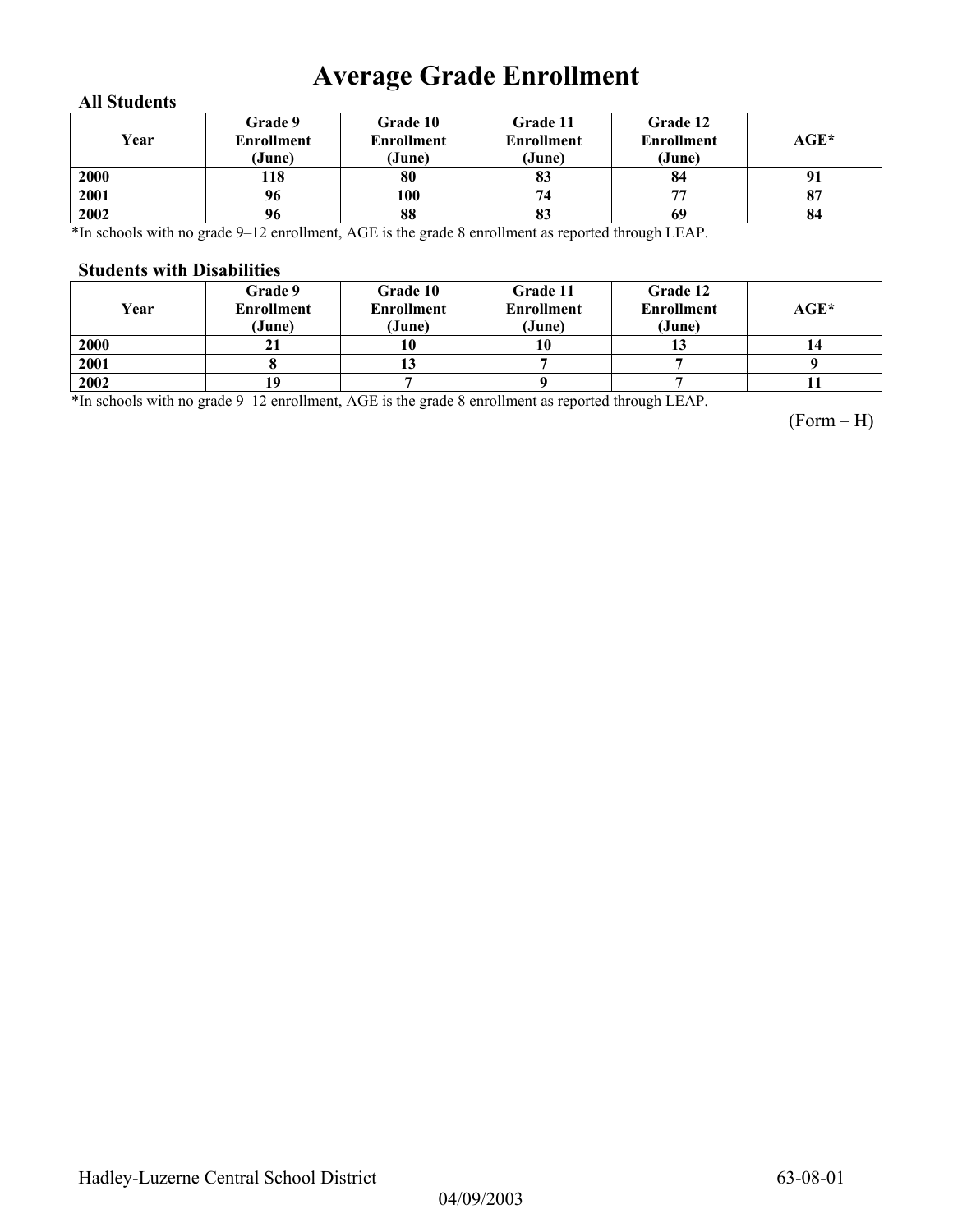|                                       |                  | <b>All Students</b>          |                  | <b>Students with Disabilities</b> |                  |                  |
|---------------------------------------|------------------|------------------------------|------------------|-----------------------------------|------------------|------------------|
|                                       | 2000             | 2001                         | 2002             | 2000                              | 2001             | 2002             |
| <b>Average Grade Enrollment (AGE)</b> | 91               | 87                           | 84               | 14                                | 9                | 11               |
|                                       |                  | <b>Comprehensive French</b>  |                  |                                   |                  |                  |
| Number Tested                         | 21               | 29                           | 19               | $\theta$                          | $\mathbf{0}$     | $\mathbf{0}$     |
| Number Scoring 55-100                 | 21               | $\overline{29}$              | $\overline{19}$  | $\overline{0}$                    | $\overline{0}$   | $\boldsymbol{0}$ |
| Number Scoring 65-100                 | $\overline{21}$  | $\overline{29}$              | $\overline{19}$  | $\overline{0}$                    | $\overline{0}$   | $\boldsymbol{0}$ |
| Number Scoring 85-100                 | $\overline{12}$  | 26                           | $\overline{4}$   | $\theta$                          | $\theta$         | $\theta$         |
| Percentage of AGE Tested              | 23%              | 33%                          | 23%              | $0\%$                             | $0\%$            | $0\%$            |
| Percentage of AGE Scoring 55-100      | 23%              | 33%                          | 23%              | 0%                                | 0%               | 0%               |
| Percentage of AGE Scoring 65-100      | 23%              | 33%                          | 23%              | 0%                                | 0%               | 0%               |
| Percentage of AGE Scoring 85-100      | 13%              | 30%                          | 5%               | $0\%$                             | $0\%$            | $0\%$            |
| Percentage of Tested Scoring 65-100   | 100%             | 100%                         | 100%             | 0%                                | 0%               | 0%               |
|                                       |                  | <b>Comprehensive Italian</b> |                  |                                   |                  |                  |
| Number Tested                         | $\boldsymbol{0}$ | $\boldsymbol{0}$             | $\boldsymbol{0}$ | $\boldsymbol{0}$                  | $\boldsymbol{0}$ | $\boldsymbol{0}$ |
| Number Scoring 55-100                 | $\boldsymbol{0}$ | $\boldsymbol{0}$             | $\boldsymbol{0}$ | $\boldsymbol{0}$                  | $\boldsymbol{0}$ | $\boldsymbol{0}$ |
| Number Scoring 65-100                 | $\overline{0}$   | $\overline{0}$               | $\overline{0}$   | $\overline{0}$                    | $\overline{0}$   | $\overline{0}$   |
| Number Scoring 85-100                 | $\overline{0}$   | $\overline{0}$               | $\overline{0}$   | $\overline{0}$                    | $\overline{0}$   | $\overline{0}$   |
| Percentage of AGE Tested              | 0%               | 0%                           | 0%               | 0%                                | 0%               | 0%               |
| Percentage of AGE Scoring 55-100      | 0%               | 0%                           | 0%               | 0%                                | 0%               | 0%               |
| Percentage of AGE Scoring 65-100      | 0%               | 0%                           | 0%               | 0%                                | 0%               | 0%               |
| Percentage of AGE Scoring 85-100      | $0\%$            | $0\%$                        | $0\%$            | $0\%$                             | $0\%$            | $0\%$            |
| Percentage of Tested Scoring 65-100   | $0\%$            | 0%                           | $0\%$            | 0%                                | $0\%$            | $0\%$            |
|                                       |                  | <b>Comprehensive German</b>  |                  |                                   |                  |                  |
| Number Tested                         | $\boldsymbol{0}$ | $\boldsymbol{0}$             | $\boldsymbol{0}$ | $\boldsymbol{0}$                  | $\boldsymbol{0}$ | $\boldsymbol{0}$ |
| Number Scoring 55-100                 | $\mathbf{0}$     | $\mathbf{0}$                 | $\overline{0}$   | $\overline{0}$                    | $\boldsymbol{0}$ | $\boldsymbol{0}$ |
| Number Scoring 65-100                 | $\boldsymbol{0}$ | $\boldsymbol{0}$             | $\boldsymbol{0}$ | $\boldsymbol{0}$                  | $\boldsymbol{0}$ | $\boldsymbol{0}$ |
| Number Scoring 85-100                 | $\overline{0}$   | $\overline{0}$               | $\overline{0}$   | $\theta$                          | $\overline{0}$   | $\overline{0}$   |
| Percentage of AGE Tested              | 0%               | 0%                           | 0%               | 0%                                | 0%               | 0%               |
| Percentage of AGE Scoring 55-100      | $0\%$            | $0\%$                        | $0\%$            | $0\%$                             | $0\%$            | $0\%$            |
| Percentage of AGE Scoring 65-100      | 0%               | 0%                           | 0%               | 0%                                | $0\%$            | $0\%$            |
| Percentage of AGE Scoring 85-100      | 0%               | 0%                           | 0%               | 0%                                | 0%               | 0%               |
| Percentage of Tested Scoring 65-100   | 0%               | 0%                           | 0%               | 0%                                | $0\%$            | $0\%$            |
|                                       |                  | <b>Comprehensive Hebrew</b>  |                  |                                   |                  |                  |
| Number Tested                         | $\theta$         | $\theta$                     | $\boldsymbol{0}$ | $\boldsymbol{0}$                  | $\boldsymbol{0}$ | $\boldsymbol{0}$ |
| Number Scoring 55-100                 | $\boldsymbol{0}$ | $\overline{0}$               | $\overline{0}$   | $\boldsymbol{0}$                  | $\boldsymbol{0}$ | $\boldsymbol{0}$ |
| Number Scoring 65-100                 | $\overline{0}$   | $\overline{0}$               | $\boldsymbol{0}$ | $\overline{0}$                    | $\boldsymbol{0}$ | $\overline{0}$   |
| Number Scoring 85-100                 | $\overline{0}$   | $\overline{0}$               | $\overline{0}$   | $\overline{0}$                    | $\overline{0}$   | $\overline{0}$   |
| Percentage of AGE Tested              | 0%               | 0%                           | 0%               | 0%                                | 0%               | 0%               |
| Percentage of AGE Scoring 55-100      | 0%               | 0%                           | 0%               | 0%                                | 0%               | 0%               |
| Percentage of AGE Scoring 65-100      | $\overline{0\%}$ | $0\%$                        | $\overline{0\%}$ | 0%                                | $\overline{0\%}$ | $0\%$            |
| Percentage of AGE Scoring 85-100      | $0\%$            | $\overline{0}$ %             | $0\%$            | $0\%$                             | $0\%$            | $0\%$            |
| Percentage of Tested Scoring 65-100   | 0%               | 0%                           | 0%               | 0%                                | 0%               | $\overline{0\%}$ |

(Form – I)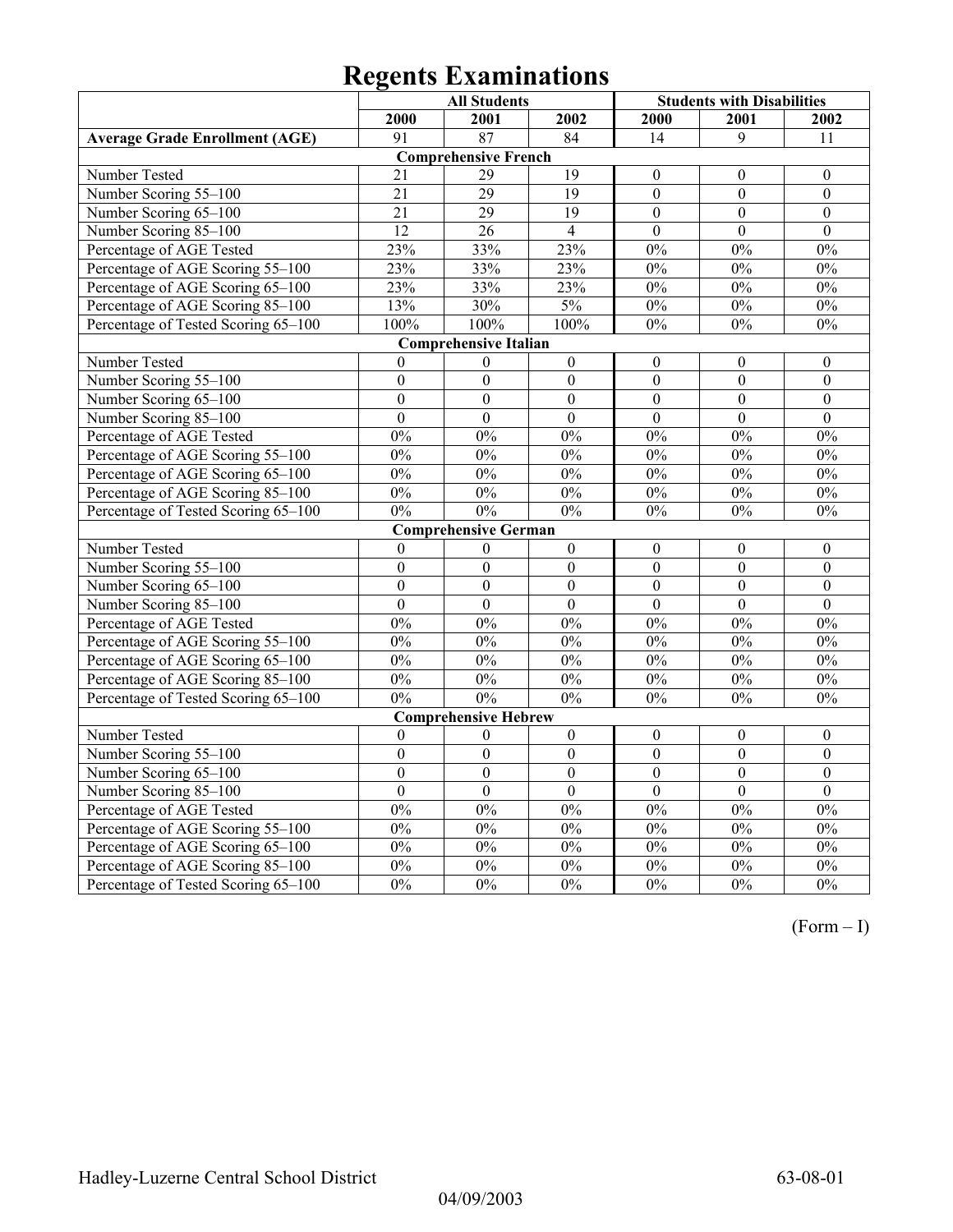|                                       |                              | <b>All Students</b>        |                  |          | <b>Students with Disabilities</b> |          |  |  |  |
|---------------------------------------|------------------------------|----------------------------|------------------|----------|-----------------------------------|----------|--|--|--|
|                                       | 2000                         | 2001                       | 2002             | 2000     | 2001                              | 2002     |  |  |  |
| <b>Average Grade Enrollment (AGE)</b> | 91                           | 87                         | 84               | 14       | 9                                 | 11       |  |  |  |
|                                       | <b>Comprehensive Spanish</b> |                            |                  |          |                                   |          |  |  |  |
| Number Tested                         | 20                           | 15                         | 18               |          | $\theta$                          | $\theta$ |  |  |  |
| Number Scoring 55-100                 | 20                           | 15                         | 18               | #        | $\theta$                          | $\theta$ |  |  |  |
| Number Scoring 65-100                 | 18                           | 15                         | 18               | $\#$     | $\theta$                          | $\theta$ |  |  |  |
| Number Scoring 85-100                 | 5                            | 9                          | 11               | #        | $\Omega$                          | $\theta$ |  |  |  |
| Percentage of AGE Tested              | 22%                          | 17%                        | 21%              | $\#$     | $0\%$                             | $0\%$    |  |  |  |
| Percentage of AGE Scoring 55-100      | 22%                          | 17%                        | 21%              | $\#$     | $0\%$                             | $0\%$    |  |  |  |
| Percentage of AGE Scoring 65-100      | 20%                          | 17%                        | 21%              | $\#$     | 0%                                | 0%       |  |  |  |
| Percentage of AGE Scoring 85-100      | $5\%$                        | 10%                        | 13%              | #        | $0\%$                             | 0%       |  |  |  |
| Percentage of Tested Scoring 65-100   | 90%                          | 100%                       | 100%             | #        | 0%                                | $0\%$    |  |  |  |
|                                       |                              | <b>Comprehensive Latin</b> |                  |          |                                   |          |  |  |  |
| Number Tested                         | $\boldsymbol{0}$             | $\theta$                   | $\boldsymbol{0}$ | $\theta$ | $\theta$                          | $\theta$ |  |  |  |
| Number Scoring 55-100                 | $\theta$                     | $\theta$                   | $\boldsymbol{0}$ | $\theta$ | $\theta$                          | $\theta$ |  |  |  |
| Number Scoring 65-100                 | $\boldsymbol{0}$             | $\boldsymbol{0}$           | $\boldsymbol{0}$ | $\theta$ | $\theta$                          | $\theta$ |  |  |  |
| Number Scoring 85-100                 | $\theta$                     | $\theta$                   | $\theta$         | $\theta$ | $\theta$                          | $\Omega$ |  |  |  |
| Percentage of AGE Tested              | $0\%$                        | $0\%$                      | $0\%$            | $0\%$    | $0\%$                             | $0\%$    |  |  |  |
| Percentage of AGE Scoring 55-100      | $0\%$                        | $0\%$                      | $0\%$            | $0\%$    | 0%                                | $0\%$    |  |  |  |
| Percentage of AGE Scoring 65-100      | $0\%$                        | $0\%$                      | $0\%$            | $0\%$    | $0\%$                             | 0%       |  |  |  |
| Percentage of AGE Scoring 85-100      | $0\%$                        | $0\%$                      | $0\%$            | $0\%$    | $0\%$                             | $0\%$    |  |  |  |
| Percentage of Tested Scoring 65-100   | $0\%$                        | $0\%$                      | $0\%$            | $0\%$    | $0\%$                             | $0\%$    |  |  |  |

 $(Form - J)$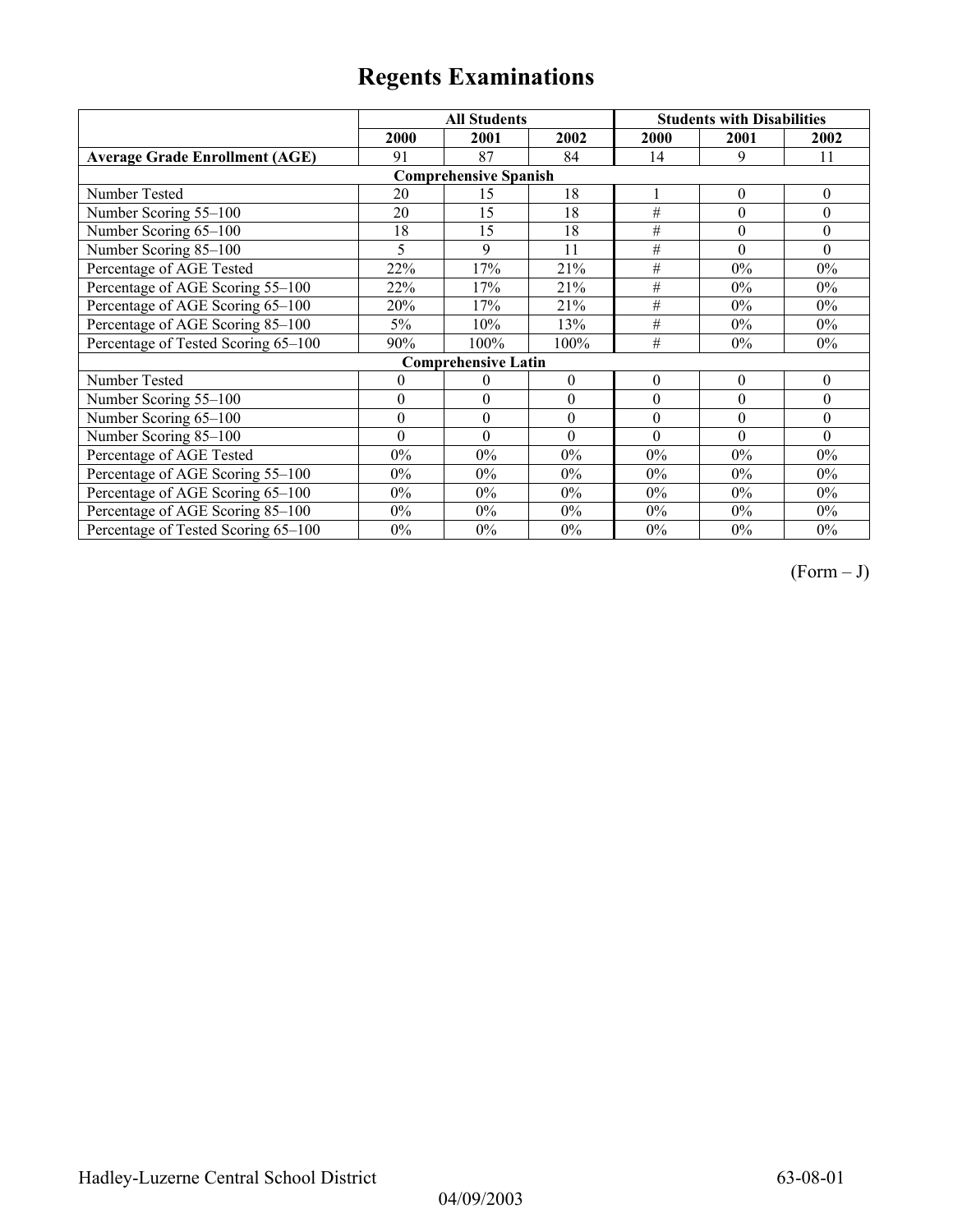|                                       | <b>All Students</b> |                                              |                  | <b>Students with Disabilities</b> |                  |                  |
|---------------------------------------|---------------------|----------------------------------------------|------------------|-----------------------------------|------------------|------------------|
|                                       | 2000                | 2001                                         | 2002             | 2000                              | 2001             | 2002             |
| <b>Average Grade Enrollment (AGE)</b> | 91                  | 87                                           | 84               | 14                                | 9                | 11               |
|                                       |                     | <b>Sequential Mathematics, Course II</b>     |                  |                                   |                  |                  |
| Number Tested                         | 59                  | 60                                           | 64               | 1                                 | $\mathbf{0}$     | 3                |
| Number Scoring 55-100                 | $\overline{50}$     | $\overline{54}$                              | 58               | $\#$                              | $\mathbf{0}$     | $\#$             |
| Number Scoring 65-100                 | 46                  | 49                                           | 56               | $\overline{\#}$                   | $\mathbf{0}$     | $\#$             |
| Number Scoring 85-100                 | 19                  | $\overline{31}$                              | $\overline{26}$  | $\#$                              | $\overline{0}$   | $\#$             |
| Percentage of AGE Tested              | 65%                 | 69%                                          | 76%              | $\#$                              | 0%               | $\#$             |
| Percentage of AGE Scoring 55-100      | 55%                 | 62%                                          | 69%              | $\#$                              | 0%               | $\#$             |
| Percentage of AGE Scoring 65-100      | 51%                 | 56%                                          | 67%              | $#$                               | $0\%$            | $\#$             |
| Percentage of AGE Scoring 85-100      | 21%                 | 36%                                          | 31%              | $\#$                              | $0\%$            | $\overline{\#}$  |
| Percentage of Tested Scoring 65-100   | 78%                 | 82%                                          | 88%              | $\overline{\#}$                   | 0%               | $\overline{\#}$  |
|                                       |                     | <b>Sequential Mathematics, Course III</b>    |                  |                                   |                  |                  |
| Number Tested                         | 45                  | 33                                           | 47               | $\boldsymbol{0}$                  | $\boldsymbol{0}$ | $\boldsymbol{0}$ |
| Number Scoring 55-100                 | 41                  | $\overline{30}$                              | 45               | $\mathbf{0}$                      | $\mathbf{0}$     | $\mathbf{0}$     |
| Number Scoring 65-100                 | 39                  | 28                                           | 43               | $\mathbf{0}$                      | $\theta$         | $\theta$         |
| Number Scoring 85-100                 | 24                  | 18                                           | 26               | $\mathbf{0}$                      | $\mathbf{0}$     | $\mathbf{0}$     |
| Percentage of AGE Tested              | 49%                 | 38%                                          | 56%              | 0%                                | 0%               | $0\%$            |
| Percentage of AGE Scoring 55-100      | 45%                 | 34%                                          | 54%              | 0%                                | 0%               | $0\%$            |
| Percentage of AGE Scoring 65-100      | 43%                 | 32%                                          | 51%              | 0%                                | 0%               | $0\%$            |
| Percentage of AGE Scoring 85-100      | 26%                 | 21%                                          | 31%              | $0\%$                             | $0\%$            | $0\%$            |
| Percentage of Tested Scoring 65-100   | 87%                 | 85%                                          | 91%              | $0\%$                             | 0%               | $0\%$            |
|                                       |                     | Mathematics B (first administered June 2001) |                  |                                   |                  |                  |
| Number Tested                         |                     | $\boldsymbol{0}$                             | $\boldsymbol{0}$ |                                   | $\boldsymbol{0}$ | $\boldsymbol{0}$ |
| Number Scoring 55-100                 |                     | $\boldsymbol{0}$                             | $\boldsymbol{0}$ |                                   | $\mathbf{0}$     | $\boldsymbol{0}$ |
| Number Scoring 65-100                 |                     | $\boldsymbol{0}$                             | $\boldsymbol{0}$ |                                   | $\boldsymbol{0}$ | $\boldsymbol{0}$ |
| Number Scoring 85-100                 |                     | $\mathbf{0}$                                 | $\mathbf{0}$     |                                   | $\theta$         | $\mathbf{0}$     |
| Percentage of AGE Tested              |                     | 0%                                           | $0\%$            |                                   | 0%               | 0%               |
| Percentage of AGE Scoring 55-100      |                     | 0%                                           | $0\%$            |                                   | 0%               | $0\%$            |
| Percentage of AGE Scoring 65-100      |                     | 0%                                           | $0\%$            |                                   | 0%               | $0\%$            |
| Percentage of AGE Scoring 85-100      |                     | $0\%$                                        | $0\%$            |                                   | $0\%$            | $0\%$            |
| Percentage of Tested Scoring 65-100   |                     | $0\%$                                        | $0\%$            |                                   | $0\%$            | $0\%$            |

 $(Form - K)$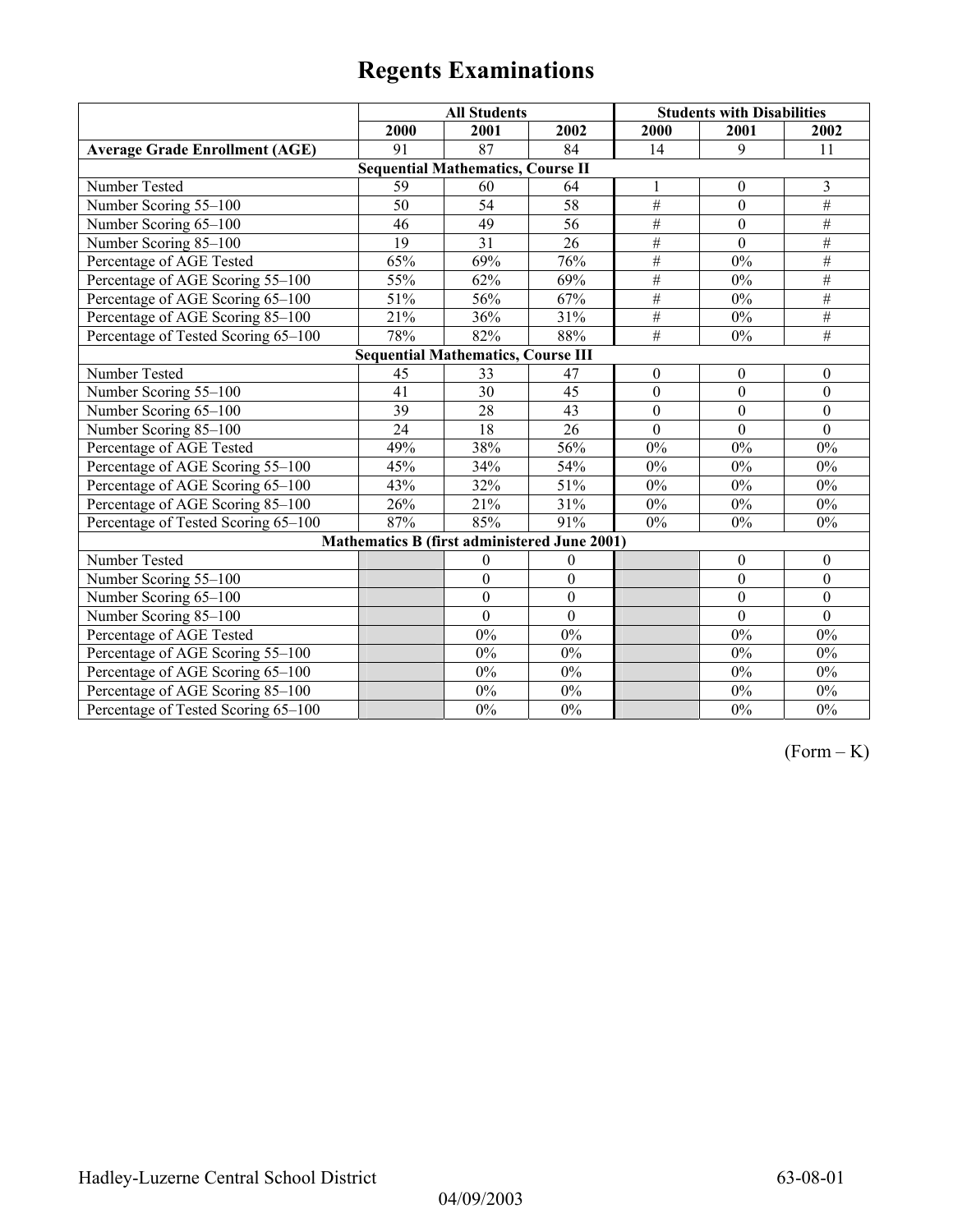|                                       | <b>All Students</b>                                   |                  |                 | <b>Students with Disabilities</b> |              |              |
|---------------------------------------|-------------------------------------------------------|------------------|-----------------|-----------------------------------|--------------|--------------|
|                                       | 2000                                                  | 2001             | 2002            | 2000                              | 2001         | 2002         |
| <b>Average Grade Enrollment (AGE)</b> | 91                                                    | 87               | 84              | 14                                | 9            | 11           |
|                                       | <b>Earth Science (last administered January 2001)</b> |                  |                 |                                   |              |              |
| Number Tested                         |                                                       |                  |                 | 1                                 | $\theta$     |              |
| Number Scoring 55-100                 | #                                                     | $\overline{\#}$  |                 | #                                 | $\theta$     |              |
| Number Scoring 65-100                 | #                                                     | #                |                 | $\#$                              | $\theta$     |              |
| Number Scoring 85-100                 | #                                                     | $\overline{\#}$  |                 | $\#$                              | $\Omega$     |              |
| Percentage of AGE Tested              | $\#$                                                  | $\#$             |                 | #                                 | $0\%$        |              |
| Percentage of AGE Scoring 55-100      | #                                                     | #                |                 | #                                 | $0\%$        |              |
| Percentage of AGE Scoring 65-100      | $\#$                                                  | #                |                 | #                                 | $0\%$        |              |
| Percentage of AGE Scoring 85-100      | $\overline{\#}$                                       | #                |                 | #                                 | $0\%$        |              |
| Percentage of Tested Scoring 65-100   | $\overline{\#}$                                       | #                |                 | #                                 | $0\%$        |              |
|                                       | <b>Biology (last administered January 2001)</b>       |                  |                 |                                   |              |              |
| Number Tested                         | 67                                                    | $\bf{0}$         |                 | 5                                 | $\mathbf{0}$ |              |
| Number Scoring 55-100                 | 60                                                    | $\boldsymbol{0}$ |                 | 2                                 | $\theta$     |              |
| Number Scoring 65-100                 | 51                                                    | $\mathbf{0}$     |                 | $\theta$                          | $\mathbf{0}$ |              |
| Number Scoring 85-100                 | 17                                                    | $\boldsymbol{0}$ |                 | $\overline{0}$                    | $\mathbf{0}$ |              |
| Percentage of AGE Tested              | 74%                                                   | 0%               |                 | 36%                               | $0\%$        |              |
| Percentage of AGE Scoring 55-100      | 66%                                                   | $0\%$            |                 | 14%                               | $0\%$        |              |
| Percentage of AGE Scoring 65-100      | 56%                                                   | $0\%$            |                 | $0\%$                             | $0\%$        |              |
| Percentage of AGE Scoring 85-100      | 19%                                                   | $0\%$            |                 | $0\%$                             | $0\%$        |              |
| Percentage of Tested Scoring 65-100   | 76%                                                   | $0\%$            |                 | $0\%$                             | $0\%$        |              |
|                                       | <b>Chemistry (last administered January 2002)</b>     |                  |                 |                                   |              |              |
| Number Tested                         | 34                                                    | 30               | 3               | $\boldsymbol{0}$                  | $\theta$     | $\Omega$     |
| Number Scoring 55-100                 | 34                                                    | 30               | #               | $\boldsymbol{0}$                  | $\mathbf{0}$ | $\mathbf{0}$ |
| Number Scoring 65-100                 | 32                                                    | 28               | #               | $\boldsymbol{0}$                  | $\theta$     | $\mathbf{0}$ |
| Number Scoring 85-100                 | 8                                                     | 14               | $\overline{\#}$ | $\mathbf{0}$                      | $\mathbf{0}$ | $\mathbf{0}$ |
| Percentage of AGE Tested              | 37%                                                   | 34%              | #               | $0\%$                             | $0\%$        | 0%           |
| Percentage of AGE Scoring 55-100      | 37%                                                   | 34%              | #               | $0\%$                             | $0\%$        | 0%           |
| Percentage of AGE Scoring 65-100      | 35%                                                   | 32%              | #               | $0\%$                             | 0%           | $0\%$        |
| Percentage of AGE Scoring 85-100      | 9%                                                    | 16%              | #               | $0\%$                             | $0\%$        | $0\%$        |
| Percentage of Tested Scoring 65-100   | 94%                                                   | 93%              | #               | $0\%$                             | $0\%$        | $0\%$        |

 $(Form - L)$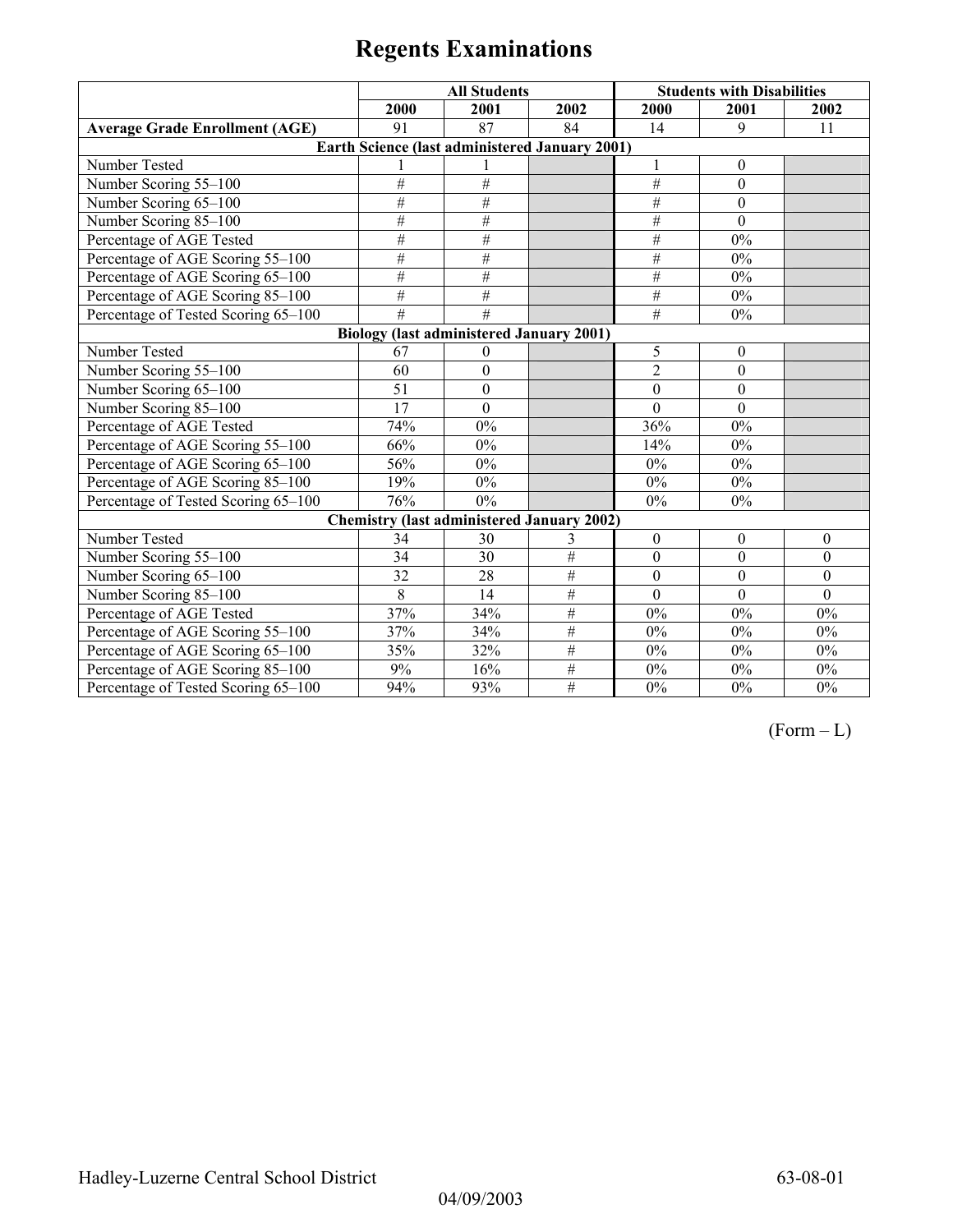|                                       |      | <b>All Students</b>                      |                                                                |                  | <b>Students with Disabilities</b> |                  |
|---------------------------------------|------|------------------------------------------|----------------------------------------------------------------|------------------|-----------------------------------|------------------|
|                                       | 2000 | 2001                                     | 2002                                                           | 2000             | 2001                              | 2002             |
| <b>Average Grade Enrollment (AGE)</b> | 91   | 87                                       | 84                                                             | 14               | 9                                 | 11               |
|                                       |      | Physics (last administered January 2002) |                                                                |                  |                                   |                  |
| Number Tested                         | 23   | 21                                       | $\theta$                                                       | $\boldsymbol{0}$ | $\boldsymbol{0}$                  | $\boldsymbol{0}$ |
| Number Scoring 55-100                 | 23   | $\overline{21}$                          | $\mathbf{0}$                                                   | $\overline{0}$   | $\mathbf{0}$                      | $\mathbf{0}$     |
| Number Scoring 65-100                 | 20   | 19                                       | $\boldsymbol{0}$                                               | $\boldsymbol{0}$ | $\boldsymbol{0}$                  | $\boldsymbol{0}$ |
| Number Scoring 85-100                 | 3    | $\overline{5}$                           | $\mathbf{0}$                                                   | $\Omega$         | $\Omega$                          | $\theta$         |
| Percentage of AGE Tested              | 25%  | 24%                                      | $0\%$                                                          | 0%               | 0%                                | $0\%$            |
| Percentage of AGE Scoring 55-100      | 25%  | 24%                                      | $0\%$                                                          | 0%               | 0%                                | $0\%$            |
| Percentage of AGE Scoring 65-100      | 22%  | 22%                                      | $0\%$                                                          | $0\%$            | $0\%$                             | $0\%$            |
| Percentage of AGE Scoring 85-100      | 3%   | 6%                                       | 0%                                                             | $0\%$            | $0\%$                             | $0\%$            |
| Percentage of Tested Scoring 65-100   | 87%  | 90%                                      | $0\%$                                                          | $0\%$            | 0%                                | 0%               |
|                                       |      |                                          | Physical Setting/Chemistry (first administered June 2002)      |                  |                                   |                  |
| Number Tested                         |      |                                          | 32                                                             |                  |                                   | $\overline{2}$   |
| Number Scoring 55-100                 |      |                                          | $\overline{32}$                                                |                  |                                   | #                |
| Number Scoring 65-100                 |      |                                          | 32                                                             |                  |                                   | $\#$             |
| Number Scoring 85-100                 |      |                                          | $\overline{12}$                                                |                  |                                   | $\#$             |
| Percentage of AGE Tested              |      |                                          | 38%                                                            |                  |                                   | #                |
| Percentage of AGE Scoring 55-100      |      |                                          | 38%                                                            |                  |                                   | $\#$             |
| Percentage of AGE Scoring 65-100      |      |                                          | 38%                                                            |                  |                                   | #                |
| Percentage of AGE Scoring 85-100      |      |                                          | 14%                                                            |                  |                                   | $\#$             |
| Percentage of Tested Scoring 65-100   |      |                                          | 100%                                                           |                  |                                   | #                |
|                                       |      |                                          | <b>Physical Setting/Physics (first administered June 2002)</b> |                  |                                   |                  |
| Number Tested                         |      |                                          | 14                                                             |                  |                                   | $\theta$         |
| Number Scoring 55-100                 |      |                                          | 14                                                             |                  |                                   | $\overline{0}$   |
| Number Scoring 65-100                 |      |                                          | 12                                                             |                  |                                   | $\boldsymbol{0}$ |
| Number Scoring 85-100                 |      |                                          | $\overline{2}$                                                 |                  |                                   | $\Omega$         |
| Percentage of AGE Tested              |      |                                          | 17%                                                            |                  |                                   | $0\%$            |
| Percentage of AGE Scoring 55-100      |      |                                          | 17%                                                            |                  |                                   | 0%               |
| Percentage of AGE Scoring 65-100      |      |                                          | 14%                                                            |                  |                                   | $0\%$            |
| Percentage of AGE Scoring 85-100      |      |                                          | $2\%$                                                          |                  |                                   | $0\%$            |
| Percentage of Tested Scoring 65-100   |      |                                          | 86%                                                            |                  |                                   | 0%               |

(Form – M)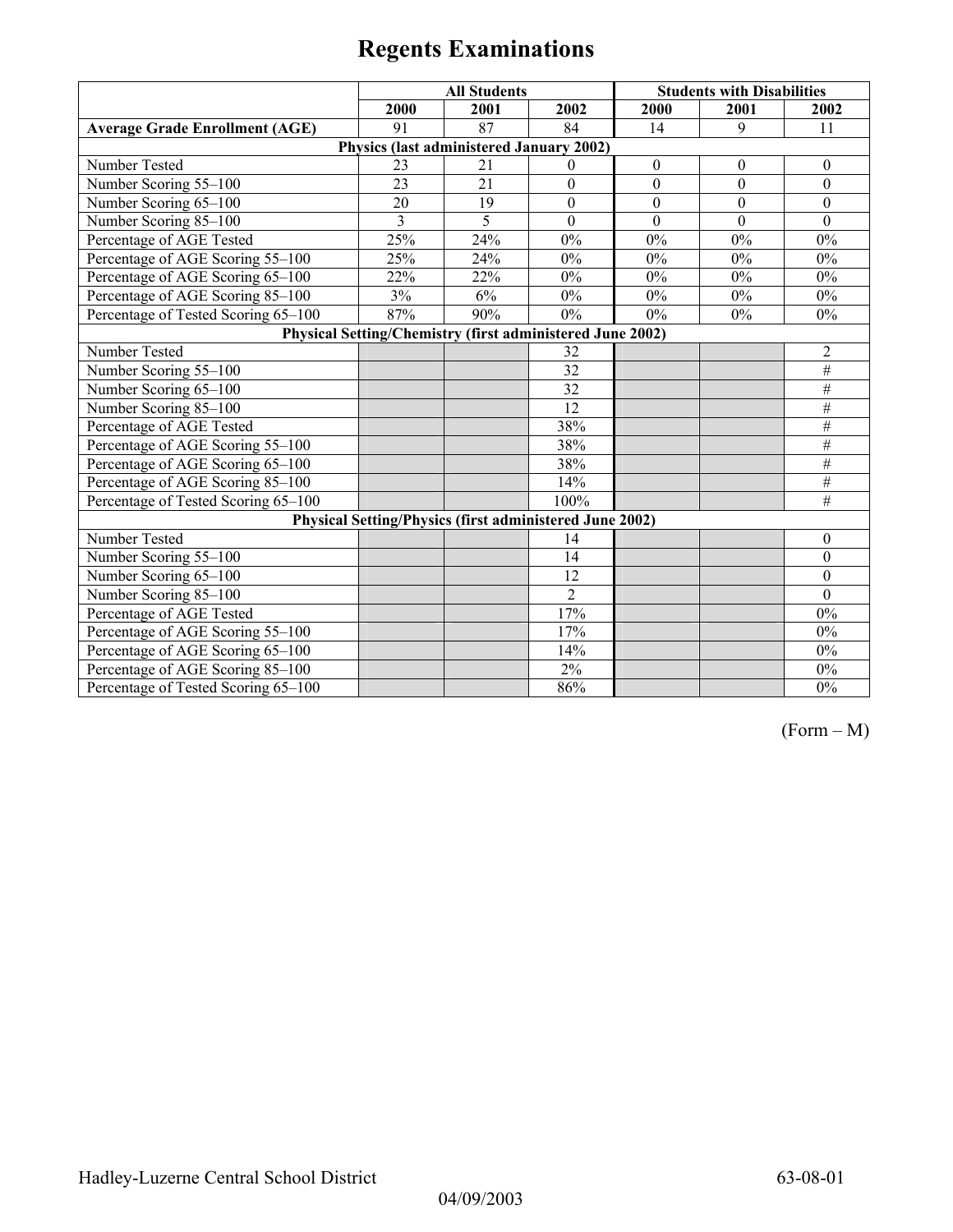## **Introduction to Occupations Examination**

|                                   | 1999–2000         |           |                   | 2000-2001 | $2001 - 2002$     |           |
|-----------------------------------|-------------------|-----------|-------------------|-----------|-------------------|-----------|
|                                   | <b>No. Tested</b> | % Passing | <b>No. Tested</b> | % Passing | <b>No. Tested</b> | % Passing |
| <b>General-Education Students</b> |                   | 100%      |                   | $100\%$   | 36                | $100\%$   |
| <b>Students with Disabilities</b> |                   | 83%       |                   |           |                   | 80%       |

On school reports, 1999–2000 and 2000–2001 data are for all students with disabilities enrolled in the school. District reports contain data for all students with disabilities enrolled in the district for the 1999–2000, 2000–2001, and 2001–2002 school years.

### **Elementary-Level Social Studies**

|                 |                                   | <b>Number</b><br><b>Tested</b> | $%$ at<br><b>Level 1</b> | $%$ at<br>Level 2 | $%$ at<br>Level 3 | $%$ at<br><b>Level 4</b> |
|-----------------|-----------------------------------|--------------------------------|--------------------------|-------------------|-------------------|--------------------------|
|                 | General-Education Students        | 68                             | $0\%$                    | $1\%$             | 65%               | 34%                      |
| <b>Nov 2001</b> | <b>Students with Disabilities</b> |                                | $7\%$                    | 33%               | 50%               | $0\%$                    |
|                 | All Students                      | 74                             | $1\%$                    | 4%                | 64%               | 31%                      |

### **Middle-Level Social Studies**

|                  |                                   | <b>Number</b><br><b>Tested</b> | $%$ at<br><b>Level</b> 1 | $%$ at<br>Level 2 | $%$ at<br>Level 3 | $%$ at<br>Level 4 |
|------------------|-----------------------------------|--------------------------------|--------------------------|-------------------|-------------------|-------------------|
|                  | <b>General-Education Students</b> |                                | $0\%$                    | $0\%$             | $0\%$             | $0\%$             |
| <b>June 2002</b> | <b>Students with Disabilities</b> |                                | $0\%$                    | $0\%$             | $0\%$             | $0\%$             |
|                  | All Students                      |                                | $0\%$                    | $0\%$             | $0\%$             | $0\%$             |

 $(Form - N)$